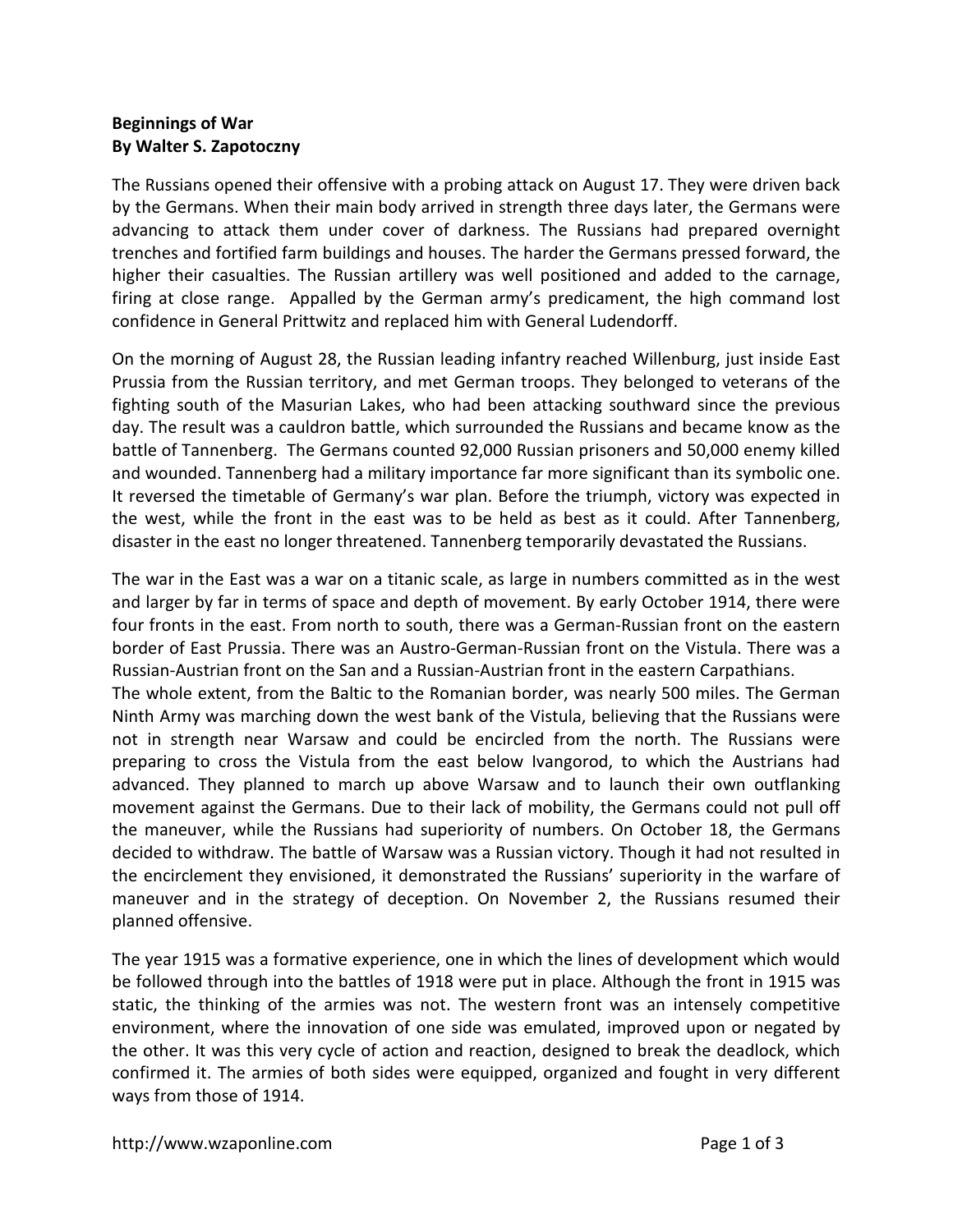Fought from March 10 to 13, 1915, the Battle of Neuve Chapelle was originally intended to comprise part of a wider Allied offensive in the Artois region. The Second Battle of Ypres comprised the only major attack launched by the German forces on the Western Front in 1915, Eric von Falkenhayn preferring to concentrate German efforts against the Russians on the Eastern Front. Second Battle of Ypres, April 22, 1915, is generally remembered today as marking the first use of gas on the Western Front. On September 25, At Loos, gas was discharged and hung about in no man's land or even drifted back into the British trenches, hindering their advance. After being ordered to resume their advance the next morning, the British moved forward inn ten columns, each of about a thousand men. The Germans fired into the mass movement with machine guns. The effect was devastating. The enemy was seen falling by the hundreds. This battle exemplifies the battles of 1915.

In the trenches, men lived a life of primitive instincts: fear, hunger, thirst and with the physical extremes, deafening noises, sudden flashes, extreme cold and agonizing pain. Intellect and reason had almost no place. The most innocent of natural occurrences could be the cause of intense hardship.

Though the soldiers hardly ever saw their adversary, they were continually aware of his presence, even in the quietest of sectors. Any unit in the trenches would always sustain casualties. In six months of a large-scale offensive, planners reckoned on losing over 500,000 men and in six months of trench warfare, 300,000 men. The most common cause of battle causalities when in the trenches was enemy artillery fire. On almost every day at least some shells would fall on the trenches, killing, maiming or burying a few unfortunate soldiers.

On the outbreak of war, the British and French at once took action to reduce the garrisons of Germany's colonies. The Japanese occupied the Marianas, Marshalls and Carolines in the Pacific. In Africa; the tiny territory of Togo was quickly overrun by troops of the West African Rifles. Kamerun proved more difficult to conquer. The Allied force included troops of the Nigeria, Gold Coast and Sierra Leone Regiments under British command, French African infantry and a Belgian contingent brought up from the Congo. The German government had hoped, as elsewhere in its African possessions, to avoid conflict in the Southwest. The British were determined otherwise. By 1916, the last center of German resistence to the British and French forces in Africa was in German East Africa. The war had begun when the British cruiser Astraea had bombarded its port of Dar-es-Salaam. Hostilities continued until the armistice in 1918.

On the sea, the British navy lacked and concerted plan to deal with an aggressive German cruising campaign. In the Pacific, German maintained a small force of eight cruisers at Tsingtao lead by Admiral Maximilian von Spee. Though few in numbers, they represented a major threat to Allied shipping, particularly to convoys bringing Australian and New Zealand troops to European waters. Having difficulties operating in the Pacific, von Spee transferred from the Pacific to the South Atlantic, signaling the Dresden and Leipzig to meet him near Easter Island. The British intercepted his signals and brought a squadron into Chilean waters. They steamed into the Chilean port of Coronel and were attacked by the German cruisers loosing two ships. This was the first British defeat at sea in a hundred years. von Spee decided to attack the British